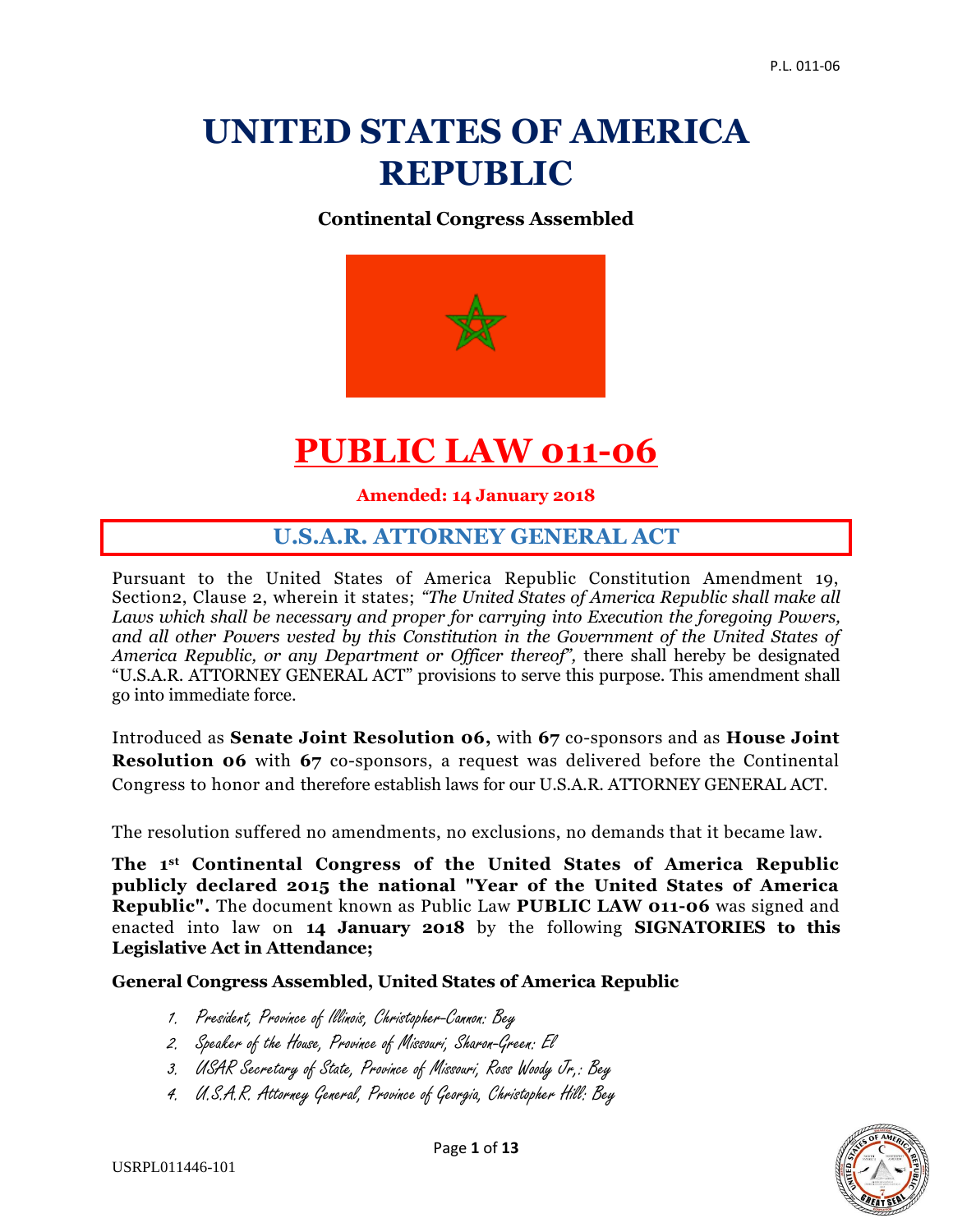- 5. U.S.A.R. Treasurer, Province of Arizona, Michelle-Bravo: Bey
- 6. Treasurer, Province of Alabama, Derek-Hill: Bey
- 7. Chief Justice, Province of Illinois, Romulus Dorsey: El
- 8. Chief Justice, Province of Illinois, Emmett-Marshall: Bey
- 9. Chief Justice, Province of Illinois, Taiwuan Smith: Bey
- 10. Chief Justice, Province of Ontario, Talib-Morris: Bey
- 11. Talib Morris: Bey (Othniel) Province of Ontario Chief Judge
- 12. U.S.A.R. Attorney General Province of Georgia Christopher Hill: Bey
- 13. U.S.A.R. Assistant Atty. General Province of Alabama Eric-Ingram: Bey
- 14. Atty. General Province of Illinois Larry Taylor: Bey
- 15. Atty. General Province of Khalifa, Antoyneo Robinson: El
- 16. Atty. General Province of Virginia Harvetta-Lassiter: Bey
- 17. Atty. General, Province of Ontario, Aldrey Williams El
- 18. Asst. Atty. Gen Province of Texas, Aaron-Gobert: El
- 19. Foreign Affairs Minister, Province of Texas, Rafael-Vazquez: El
- 20. Office of Inspector General, Province of Illinois, Steven Segura: Bey
- 21. Dir. of Business Development, Province of Khalifa, Dadrian-Anderson: Bey
- 22. Dir. of BMV, Province of Ohio, Clayton-Henderson: El
- 23. Province Recorder, Province of Illinois, Gloria-Thomas: El
- 24. Province Recorder, Province of Kansas, Helen-Doyle: Bey
- 25. Governor, Province of Alabama, D. Maurice-Parham: Bey
- 26. Governor, Province of Colorado, Kakuyon Afi Solwazi: El
- 27. Governor, Province of Georgia, Albert Jerraine-Griffin: Bey
- 28. Governor, Province of Indiana, Dexter-Johnson: Bey
- 29. Governor, Province of Khalifa, G. Riller: El
- 30. Governor, Province of Louisiana, Eric Wannamaker: Bey
- 31. Governor, Province of Michigan, George-Bond: Bey
- 32. Governor, Province of Minnesota, Vicie Christine-Williams: Bey
- 33. Governor, Province of Ohio, Daryl Van-Brown: Bey
- 34. Governor, Province of Texas, LaShawn-Earl: Bey
- 35. Governor, Province of Virginia, Darnell-Brown: Bey
- 36. Lt. Governor, Province of Tennessee, Javon-Curry: Bey
- 37. Lt. Governor, Province of Indiana, Dierre Woodard: Bey
- 38. Secretary of State, Province of Alabama, Jameka-Knight: El
- 39. Secretary of State, Province of Arizona, Stephanie-Clark: Bey
- 40. Secretary of State, Province of Khalifa, Demeitric-Mason: El
- 41. Secretary of State, Province of Georgia, Maureen-Willis: El
- 42. Secretary of State, Province of Illinois, Lewanda-Hazelett: Bey
- 43. Secretary of State, Province of No. Carolina, Trevis-Haskins: El

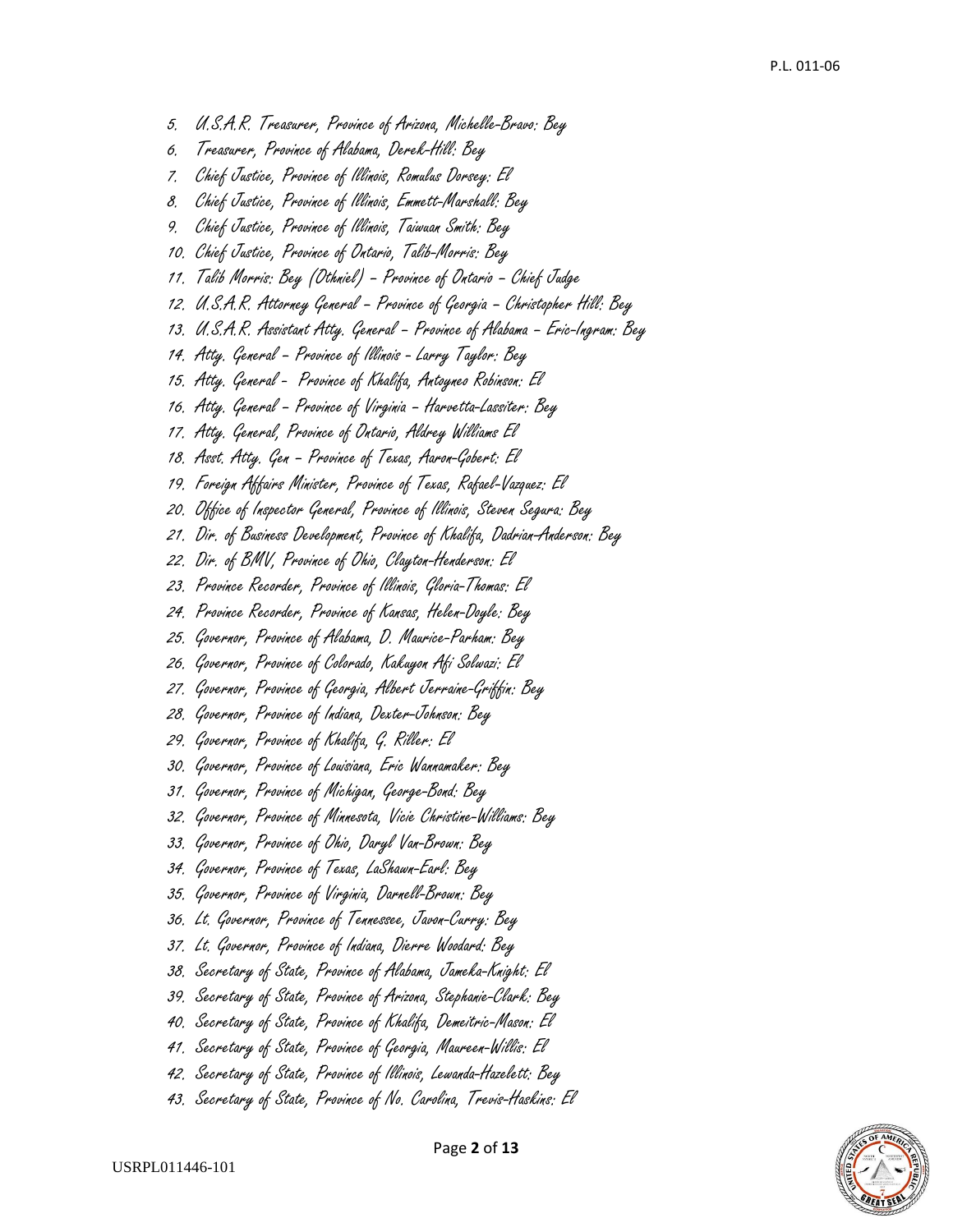- 44. Secretary of State, Province of So. Carolina, Brittney-Kenner: Bey
- 45. Secretary of State, Province of Virginia, Rich Wilson: Bey
- 46. Secretary of State, Province of Ontario, Canada, Dean-Fogo: Bey
- 47. Public Minister, Province of Florida, William L.-Salter III,: Bey
- 48. Public Minister, Province of Missouri, Linda Ann-Bashful: El
- 49. Public Minister, Province of Ontario, Canada, Steven-Richards: Bey
- 50. Representative, Province of Colorado, Ajoa Nash-Conner: Bey
- 51. Representative, Province of Florida, Octavia-Barnes: Bey
- 52. Representative, Province of Tennessee, James Earl-Harris: Bey
- 53. Senator, Province of Georgia, Sonja-Flanigan: Bey
- 54. Senator, Province of Georgia, Ronnel Gray: Bey
- 55. Senator/Liaison, Province of Georgia, Tara-Hill: Bey
- 56. Senator, Province of Ohio, Reginald Purnell Bey
- 57. Senator, Province of Ohio, Nia Evans Bey
- 58. Senator, Province of Illinois, J. Sept: El
- 59. U.S.A.R. Vicegerent/Marshal Commissioner, Province of Virginia, Leonard-Lassiter: Bey
- 60. Vicegerent Commissioner, Province of Illinois, Leslie-Atkins: El
- 61. Vicegerent Chief, Province of Indiana, Saadiq: Bey
- 62. Vicegerent, Province of Colorado, Evelyn-Gordon: Bey
- 63. Vicegerent, Province of Indiana, Jorge-Bravo: Bey
- 64. Vicegerent, Province of Indiana, John-Price: Bey
- 65. Vicegerent Commissioner, Province of Michigan, Damon-Lewis: El
- 66. Vicegerent Commissioner, Province of Minnesota, Bryce Lee-Williams: Bey
- 67. Vicegerent, Province of Ohio, Dana-Coggins: Bey

It reads as follows:

#### **PUBLIC LAW PUBLIC LAW 011-06, on 14 January 2018**

#### **JOINT RESOLUTION**

#### **Authorizing and requesting the President**

#### **to proclaim and** establish provisions in accordance with the **Constitution** and **Laws** of the **United States of America Republic.**

**WHEREAS,** the United States of America Republic, being a perpetual corporation is an autonomous State government lawfully incorporated and chartered for the benefit and protection of "We The Moorish American People", by its Declaration, National Constitution and By-Laws, and aforementioned Articles;

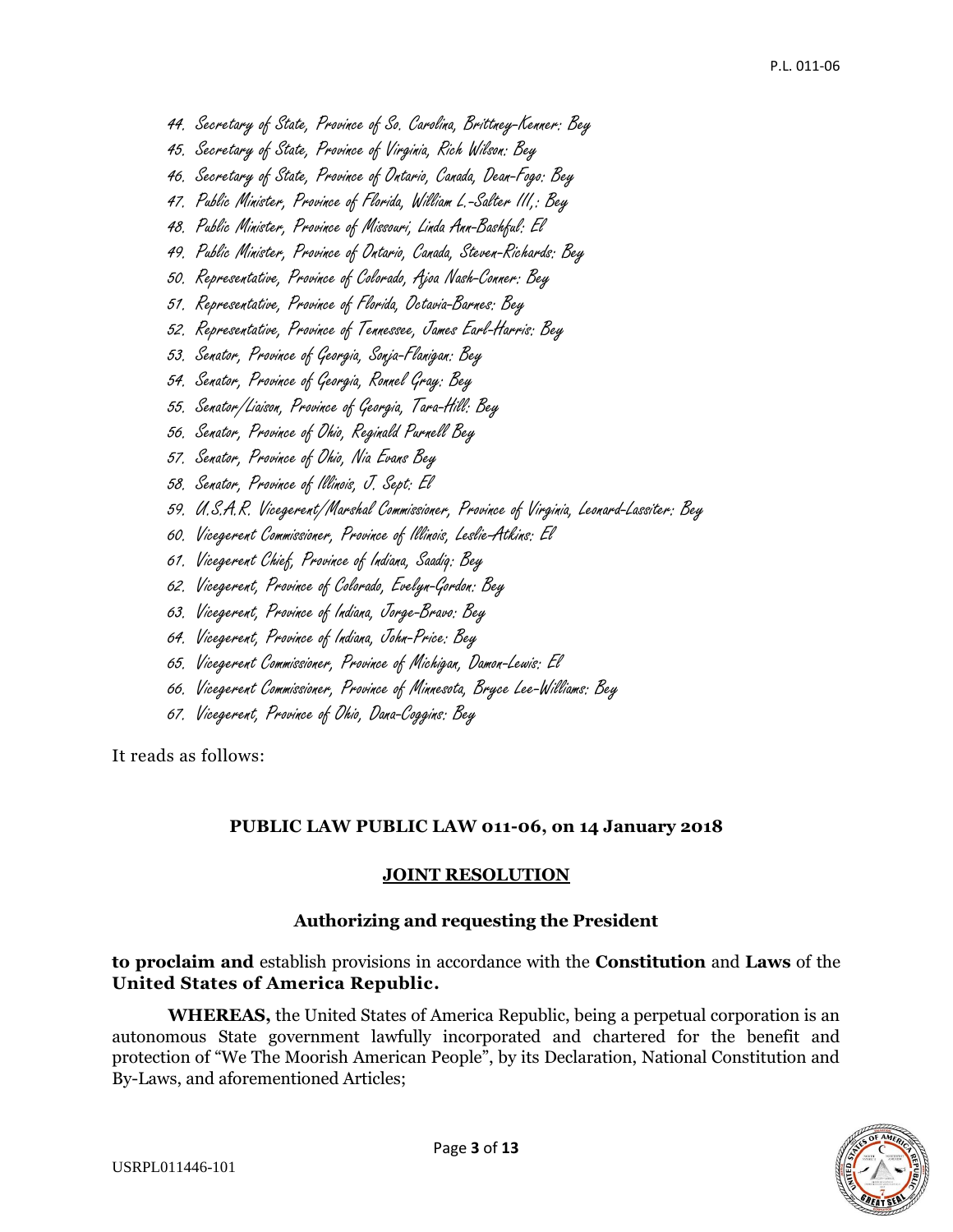**WHEREAS** the United States of America Republic's official language is the English language;

**WHEREAS** the Moorish American People have made a unique contribution in shaping the United States of America Republic as a distinctive and blessed nation of people and citizens;

**WHEREAS** the Moorish American People are a People of deeply-held religious convictions springing from the Holy Scriptures of the Holy Koran of the Moorish Science Temple of America and the Learning, Teachings and Truth of the Holy Prophet Noble Drew Ali. The Holy Prophet Noble Drew Ali led his People back to the Principles and standards of their ancient forefathers' Free National Principles and Standards;

**WHEREAS** the Principles of Love, Truth, Peace, Freedom and Justice inspired concepts of civil government that are contained in our Declaration of Independence and Constitution of the United States of America Republic;

**WHEREAS the Moorish American People,** are now in great comprehension that, as a Nation of People being Nationwide in scope to achieve peace as well as unity as a single harmonious Nation, there must be uniform Laws for the Nation. The **Constitution** and **Laws** of the **United States of America Republic are** "*the Rock on which our Republic rests";*

**WHEREAS** the history of our Nation clearly illustrates the value of a Nation to be able to create and pass its own Laws are beneficial to a Society to Enforce the Laws of the Nation. This is not to remove or change **The Moorish American People** from voluntarily applying and extending the learning, teachings and truth of the Holy Koran of the Moorish Science Temple of America in the lives of individuals, families, or in their society as a nation of People;

**WHEREAS** this Nation now faces great challenges that will test this Nation as it has never been tested before; and

**WHEREAS** that renewing our knowledge of Law, Divine and National and having faith in Our Universal Creator through Holy Scriptures of the Holy Koran of the Moorish Science Temple of America, the Holy Bible and the Great Qu'ran of Mohammed as we honor all the divine Prophets Jesus, Mohammed, Buddha and Confucius. Therefore, the **Constitution and Laws of the United States of America Republic** and knowledge of the aforementioned Holy Scriptures can only strengthen our nation**.** I, President Christopher H- Cannon: Bey, therefore establish with the consent of the Continental Congress the provisions as the **Laws** of the **United States of America Republic**:

**NOW, [THEREFORE, be](http://therefore.be/)** it **Resolved** by the Continental Congress of the United States of America Republic in Continental Congress assembled, That the President is authorized and requested to designate the administration of said laws .

| LEGISLATIVE HISTORY 011             |  | <b>Res.:06</b> | 14 January 2018 considered                 |
|-------------------------------------|--|----------------|--------------------------------------------|
| CONGRESSIONAL RECORD, Vol. #(2018): |  |                | and passed by the Continental<br>Congress. |

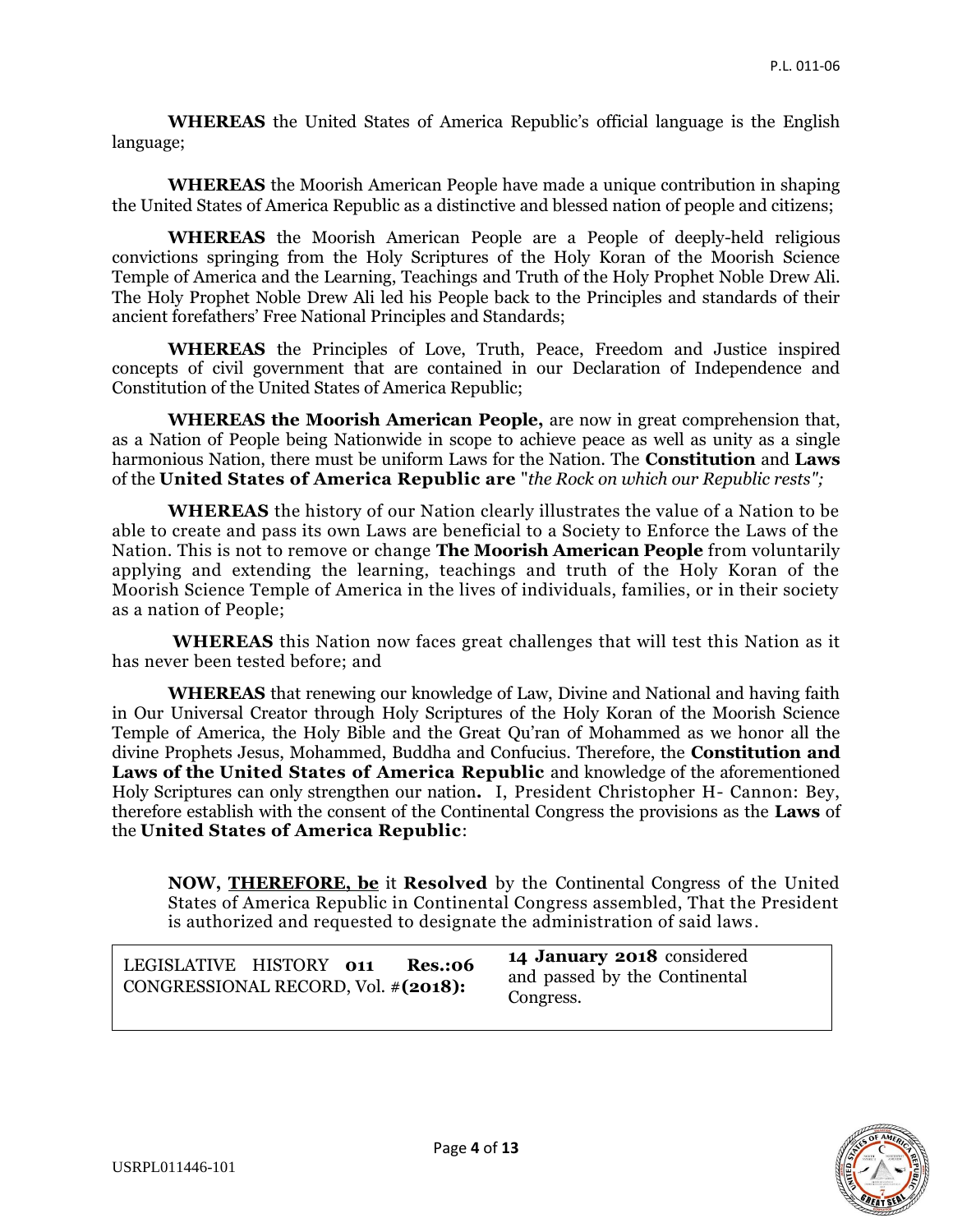# **U.S.A.R. ATTORNEY GENERAL ACT AUTHORITY**

# **7 U.S.R.C.**

# **CHAPTER 14**

# **EXECUTIVE OFFICERS**

7 U.S.R.C. 205/0.01 thru 7 U.S.R.C. 205/8

This Act may be cited as the *United States of America Republic Attorney General Act.*

# **7 U.S.R.C. 205/1**

SECTION 1. Before entering upon the respective duties of his office, the attorney general shall be commissioned by the President, and shall take the following oath or affirmation:

 *"I do solemnly swear (or affirm, as the case may be), that I will support the constitution of the United States of America Republic and the constitution of the United States and the constitution of the states of the U.S.A., and that I will faithfully discharge the duties of the office of attorney general, according to the best of my ability.* 

 *And shall also execute a bond, to the People of the State of U.S.A.R., with good and sufficient securities in the penal sum of \$10,000, to be approved by the President, and then filed in the office of the Secretary of State. The bond shall be conditioned upon the faithful discharge of the duties of the office, and the paying over all moneys as provided by law, which bond shall run to and be for the benefit of the National Government or Province State, corporation or person injured by a breach of any of the conditions thereof."*

**7 U.S.R.C. 205/2 -** SECTION. 2. Open for further legislation

# **7 U.S.R.C. 205/3**

SECTION 3. If any person elected to the office of attorney general shall fail to give bond, or take the oath required of him, within 20 days after he is declared elected, the office shall be deemed vacant, and if, being required to give additional bond, as provided in Section two hereof, he fails to do so within 20

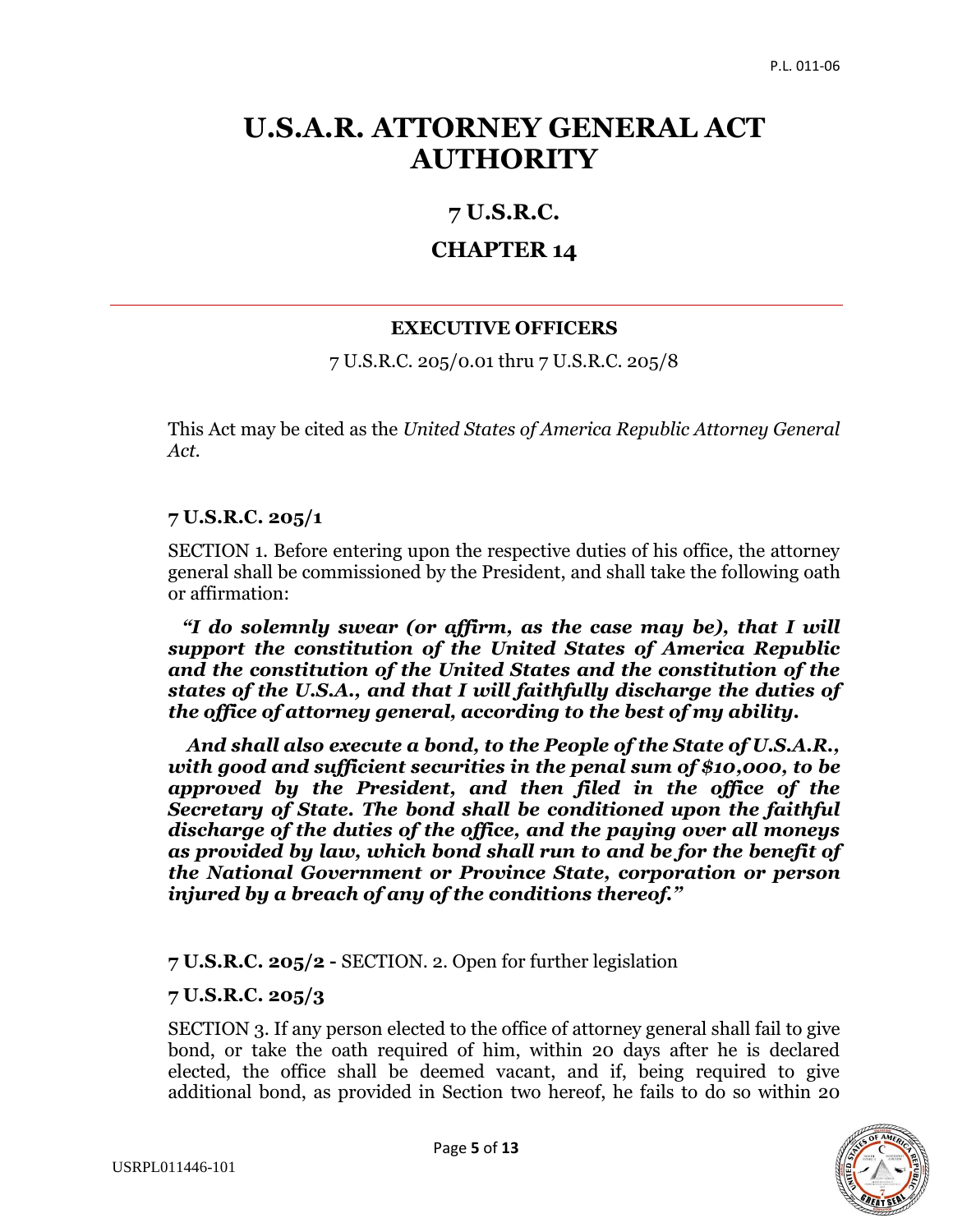days after notice of such requirements, his office may, in the discretion of the President, be declared vacant and filled as provided by law.

### **7 U.S.R.C. 205/4**

#### **SECTION 4. The duties of the Attorney General shall be--**

 First - To appear for and represent the people of the State before the supreme court in all cases in which the State or the people of the State are interested.

 Second - To institute and prosecute all actions and proceedings in favor of or for the use of the State, which may be necessary in the execution of the duties of any State officer.

 Third - To defend all actions and proceedings against any State officer, in his official capacity, in any of the courts of the United States of America Republic, the State or the United States.

 Fourth - To consult with and advise the several States' Attorneys in matters relating to the duties of their office; and when, in his judgment, the interest of the people of the State requires it, he shall attend the trial of any party accused of crime, and assist in the prosecution. When the Attorney General has requested in writing that a State's Attorney initiate court proceedings to enforce any provisions of the Election Code or to initiate a criminal prosecutions with respect to a violation of the Election Code, and when the State's Attorney has declined in writing to initiate those proceedings or prosecutions or when the State's Attorney has neither initiated the proceedings or prosecutionsnor responded in writing to the Attorney General within 60 days of the receipt of the request, the Attorney General may, concurrently with or independently of the State's Attorney, initiate such proceedings or prosecutionss. The Attorney General may investigate and prosecutions any violation of the Election Code at the request of the State Board of Elections or a State's Attorney.

 Fifth - To investigate alleged violations of the statutes which the Attorney General has a duty to enforce and to conduct other investigations in connection with assisting in the prosecutions of a criminal offense at the request of a State's Attorney.

 Sixth - To consult with and advise the President and other U.S.A.R. officers, and give, when requested, written opinions upon all legal or constitutional questions relating to the duties of such officers respectively.

 Seventh - To prepare, when necessary, proper drafts for contracts and other writings relating to subjects in which the U.S.A.R. is interested.

 Eighth - To give written opinions, when requested by either branch of the general assembly, or any committee thereof, upon constitutional or legal questions.

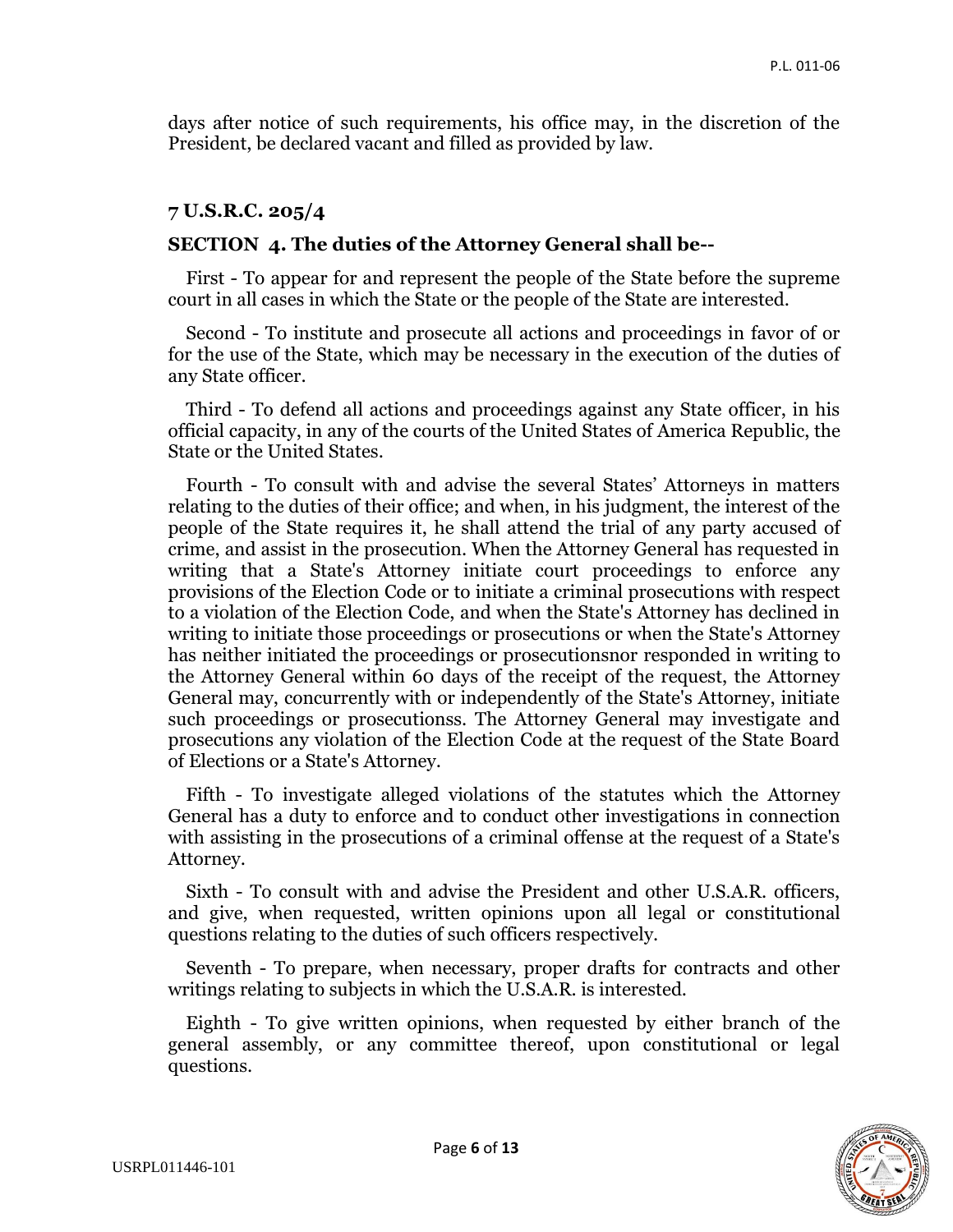Ninth - To enforce the proper application of funds appropriated to the public institutions of the State, prosecutions breaches of trust in the administration of such funds, and, when necessary, prosecutions corporations for failure or refusal to make the reports required by law.

 Tenth - To keep, a register of all cases prosecutionsd or defended by him, in behalf of the State or its officers, and of all proceedings had in relation thereto, and to deliver the same to his successor in office.

 Eleventh - To keep on file in his office a copy of the official opinions issued by the Attorney General and deliver same to his successor.

 Twelfth - To pay into the State treasury all moneys received by him for the use of the State.

 Thirteenth - To attend to and perform any other duty which may, from time to time, be required of him by law.

 Fourteenth - To attend, present evidence to and prosecutions indictments returned by each Statewide Grand Jury.

 Fifteenth - To give written binding and advisory public access opinions as provided in Section7 of this Act.

#### **7 U.S.R.C. 205/4a**

SECTION 4a. Attorneys and investigators appointed by the attorney general, and on his payroll, when authorized by the attorney general or his designee, may expend such sums as the attorney general or his designee deems necessary for the purchase of items for evidence, the advancement of fees in cases before United States of America Republic courts, United States courts or other State courts, and in the payment of witness or subpoena fees.

 Funds for making expenditures authorized in this Section shall be advanced from funds appropriated or made available by law for the support or use of the office of attorney general or vouchers therefor signed by the attorney general or his designee. Sums so advanced may be paid to the attorney or investigator authorized to receive the advancement, or may be made payable to the ultimate recipient. Any expenditures under this Section shall be audited by the auditor general as part of any mandated audit conducted in compliance with Section3-2 of the U.S.A.R. State Auditing Act.

#### **7 U.S.R.C. 205/4b**

SECTION 4b. Before the filing of the first pleading in federal district court in any civil action brought by the Attorney General in the name of the State as parens patriae on behalf of the natural persons residing in this State, as authorized by \*\*\***Section 4c, 15 U.S.R.C. 15c\*\*\*see below**, the Attorney General shall file

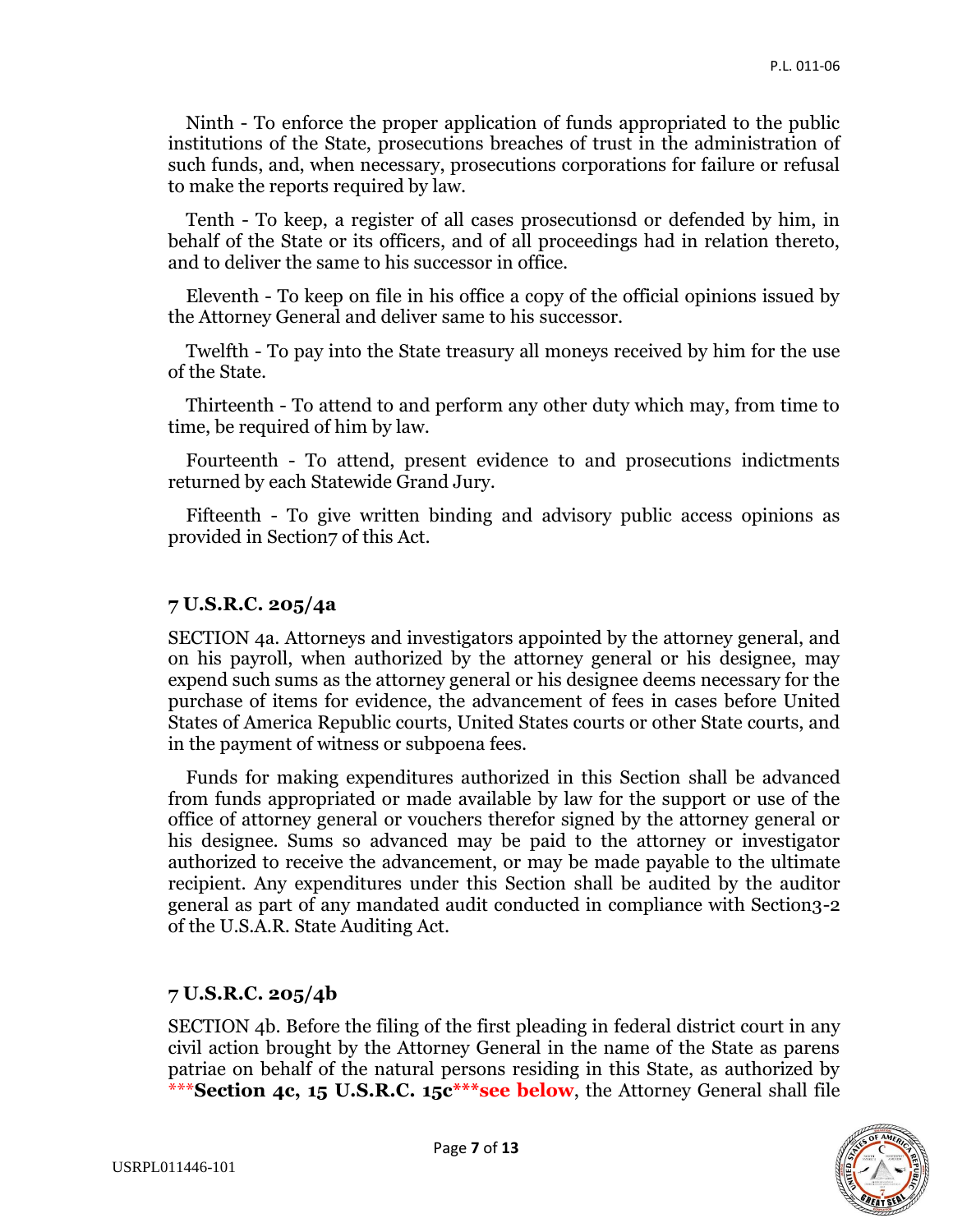with the Auditor General a statement disclosing the fee arrangements applicable to the attorneys' fees in relation to that civil action.

### **7 U.S.R.C. 205/4c**

SECTION 4c. (a) Subject to the qualifications set forth below, investigators employed by the **Attorney General shall be peace officers and shall have all the powers possessed by Vicegerents in Provinces and by Marshals;** provided, that Attorney General's investigators may exercise such powers anywhere in the State Province in cooperation with and after contact with the local law enforcement officials.

 No investigator employed by the Attorney General shall have peace officer status or exercise police powers unless he or she successfully completes the basic police training course mandated and approved by the U.S.A.R. Law Enforcement Training Standards Board or such board waives the training requirement by reason of the investigator's prior law enforcement experience or training or both.

 The board shall not waive the training requirement unless the investigator has had a minimum of 5 year's experience as a sworn officer of a local, state or federal law enforcement agency, 2 of which shall have been in an investigatory capacity.

 (b) The Attorney General must authorize to each investigator employed under this Section and to any other employee exercising the powers of peace officers a distinct badge that, on its face, (i) clearly states that it is authorized by the Office of the Attorney General and (ii) contains a unique identifying number. No other badge shall be authorized by the Office of the Attorney General.

# **7 U.S.R.C. 205/4d**

#### **SECTION 4d. Locating support obligor**.

The Attorney General may request and receive from employers, labor unions, telephone companies, and utility companies location information concerning putative fathers and noncustodial parents for the purpose of establishing a child's paternity or establishing, enforcing, or modifying a child support obligation. In this Section, "location information" means information about (i) the physical whereabouts of a putative father or noncustodial parent, (ii) the putative father or noncustodial parent's employer, or (iii) the salary, wages, and other compensation paid and the health insurance coverage provided to the putative father or noncustodial parent by the employer of the putative father or noncustodial parent or by a labor union of which the putative father or noncustodial parent is a member.

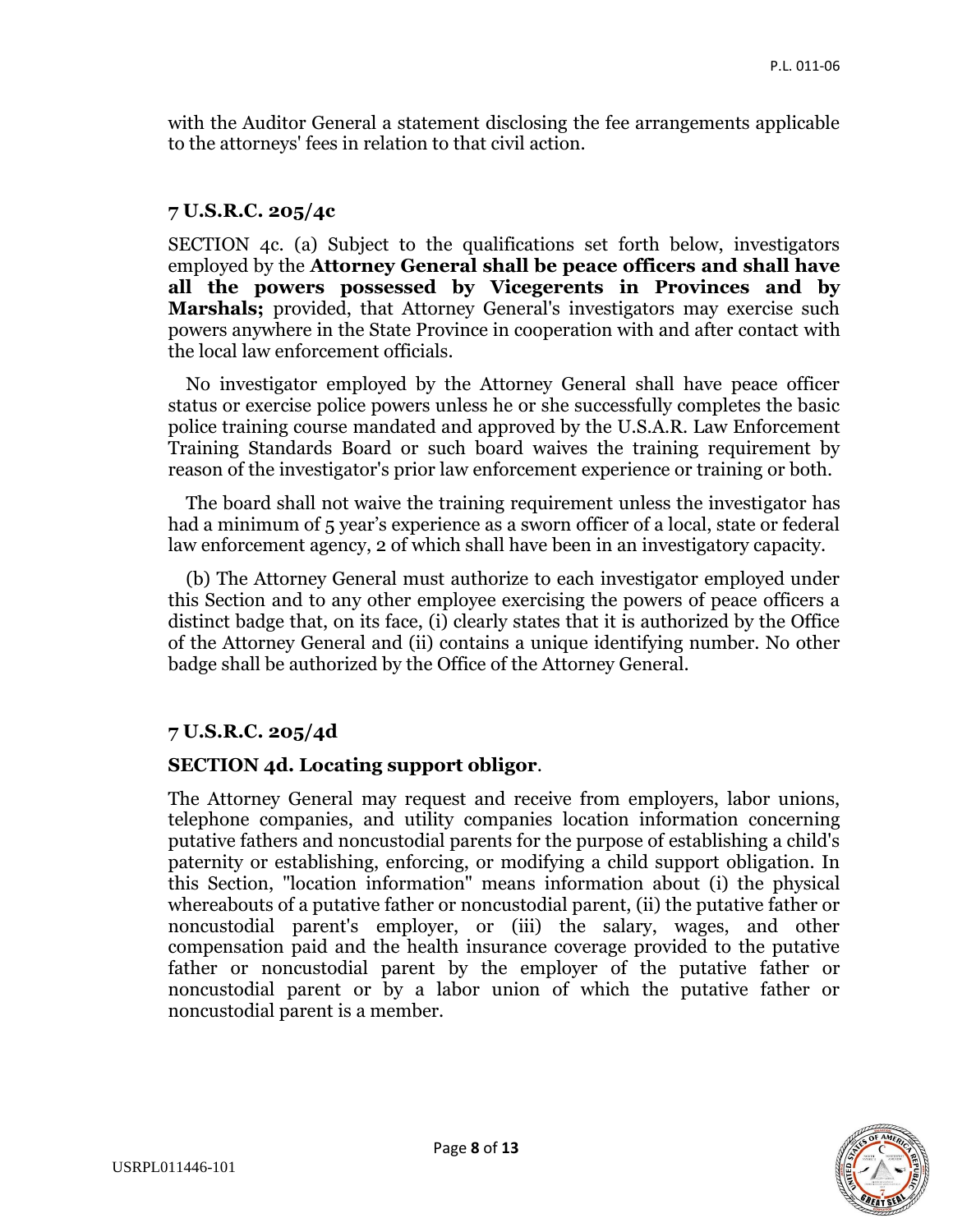### **7 U.S.R.C. 205/4e** [To be Legislated]

### **7 U.S.R.C. 205/6**

SECTION 6. Whenever the attorney general is sick or absent, or unable to attend, or is interested in any cause or proceeding, civil or criminal, which it is or may be his duty to prosecutions or defend, the court in which said cause or proceeding is pending may appoint some competent attorney to prosecutions or defend such cause or proceeding, and the attorney so appointed shall have the same power and authority in relation to such cause or proceeding as the attorney general would have had if present and attending to the same.

## **7 U.S.R.C. 205/6.5)**

## **SECTION 6.5. Consumer Utilities Unit established.**

 (a) The General Assembly finds that the health, welfare, and prosperity of all U.S.A.R. Nationals and citizens, and the public's interest in adequate, safe, reliable, cost-effective electric, natural gas, water, cable, video, and telecommunications services, requires effective public representation by the Attorney General to protect the rights and interests of the public in the provision of all elements of electric, natural gas, water, cable, video, and telecommunications service both during and after the transition to a competitive market, and that to ensure that the benefits of competition in the provision of electric, natural gas, water, cable, video, and telecommunications services to all consumers are attained, there shall be created within the Office of the U.S.A.R. Attorney General *a Consumer Utilities Unit.* 

 (b) As used in this Section: "Electric services" means services sold by an electric service provider. "Electric service provider" shall mean anyone who sells, contracts to sell, or markets electric power, generation, distribution, transmission, or services (including metering and billing) in connection therewith. Electric service providers shall include any electric utility and any alternative retail electric supplier.

 (b-1) As used in this Section: "Telecommunications services" means services sold by a telecommunications carrier. It is "the offering of telecommunications for a fee directly to the public, or to such classes of users as to be effectively available directly to the public, regardless of the facilities used."

(b-2) "Telecommunications carrier" means anyone who sells, contracts to sell, or markets telecommunications services, whether noncompetitive or competitive, including access services, interconnection services, or any services in connection therewith. Telecommunications carriers is a generic phrase covering all entities that provide some form of telecommunication services (fixed and/or mobile; voice and/or data) as their primary business to all or a subset of consumers, enterprises, governments and other telecom service providers.

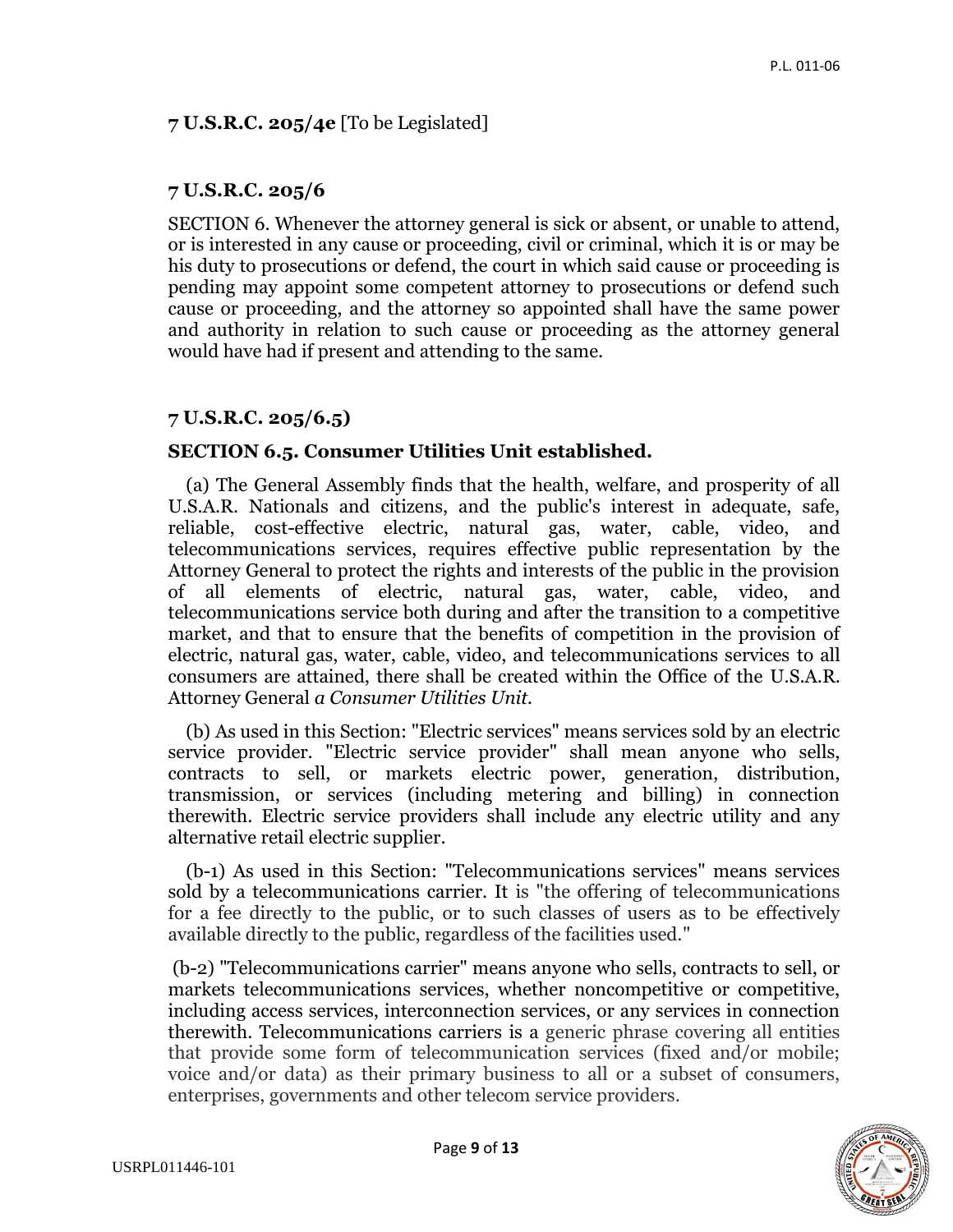(b-3) As used in this Section, "natural gas services" means natural gas services sold by a "gas utility" or by an "alternative gas supplier", as those terms are defined in Section19-105 of the Public Utilities Act.

 (b-4) As used in this Section, "water services" means services sold by any corporation, company, limited liability company, association, joint stock company or association, firm, partnership, or individual, its lessees, trustees, or receivers appointed by any court and that owns, controls, operates, or manages within this State, directly or indirectly, for public use, any plant, equipment, or property used or to be used for or in connection with (i) the production, storage, transmission, sale, delivery, or furnishing of water or (ii) the treatment, storage, transmission, disposal, sale of services, delivery, or furnishing of sewage or sewage services.

 (b-5) As used in this Section, "cable service and video service" means services sold by anyone who sells, contracts to sell, or markets cable services or video services pursuant to a State-issued authorization under the Cable and Video Competition Law of 2007.

 (c) There is created within the Office of the U.S.A.R. Attorney General a **Consumer Utilities Unit**, consisting of Assistant Attorneys General appointed by the Attorney General, who, together with such other staff as is deemed necessary by the Attorney General, shall have the power and duty on behalf of the people of the State to intervene in, initiate, enforce, and defend all legal proceedings on matters relating to the provision, marketing, and sale of electric, natural gas, water, cable, video, and telecommunications service whenever the Attorney General determines that such action is necessary to promote or protect the rights and interests of all U.S.A.R. citizens, classes of customers, and users of electric, natural gas, water, cable, video, and telecommunications services.

 (d) In addition to the investigative and enforcement powers available to the U.S.A.R. Attorney General, including without limitation those under any acts established for the purpose of "consumer fraud" and "deceptive business practices", the U.S.A.R. Antitrust Act, and any other law of this State, the Attorney General shall be a party as a matter of right to all proceedings, investigations, and related matters involving the provision of electric, natural gas, water, cable, video, and telecommunications services before the U.S.A.R. Commerce Commission, the courts, and other public bodies. Upon request, the Office of the Attorney General shall have access to and the use of all files, records, data, and documents in the possession or control of the Commission. The Office of the Attorney General may use information obtained under this Section, including information that is designated as and that qualifies for confidential treatment, which information the Attorney General's office shall maintain as confidential, to be used for law enforcement purposes only, which information may be shared with other law enforcement officials. Nothing in this Sectionis intended to take away or limit any of the powers the Attorney General has pursuant to common law or other statutory law.

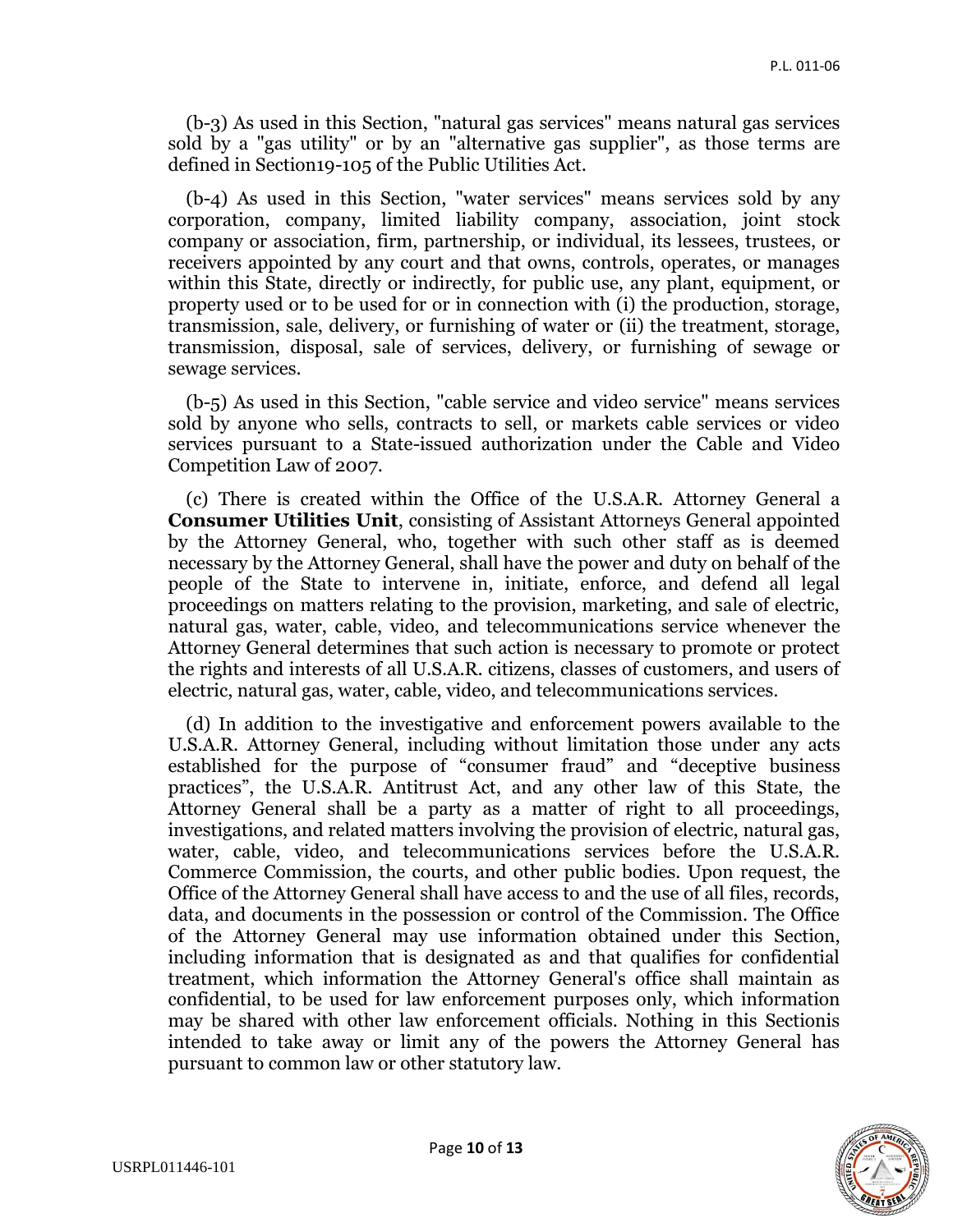#### **7 U.S.R.C. 205/6.6**

#### **SECTION 6.6. Immigrant Assistance Program.**

 (a) Purpose and policy. The immigrant population of the State of U.S.A.R. constitutes a significant portion of the population of the State. These immigrants often require assistance in order to obtain the government services to which they are entitled under the law. It is imperative that State government is aware of the needs of the State's immigrant community and sensitive to the barriers that may prevent them from seeking and obtaining services. The Office of the Attorney General should be equipped to assist immigrants by increasing accessibility to the Office and providing **outreach services to the community**, which will serve to **educate immigrants as to their rights and responsibilities as residents of the State.** 

 (b) Immigrant Assistance Program. Within the Office of the U.S.A.R. Attorney General, there shall be established an **Immigrant Assistance Program**, which shall be charged with the responsibility of assessing the needs of the State's immigrant community with regard to access to government and other services. In addition, the Immigrant Assistance Program shall be empowered to provide education and outreach services to the immigrant community of the State, subject to funding availability. These services may include, but are not limited to, consumer issues, civil rights issues, employee rights, and other issues of particular interest to the immigrant communities in the State.

#### **7 U.S.R.C. 205/7**

#### **SECTION 7. Public Access Counselor.**

 (a) The Continental Congress Assembled finds that it would be in the best interest of the public to avoid encountering obstacles when obtaining copies of public records from units of government. Therefore, Continental Congress Assembled finds that these steps will be sufficient and that members of the public will not encounter difficulties in resolving issues. The U.S.A.R. Open Meetings Act shall operate in the public's significant interest in access to public records and in open meetings which would be better served if there were a central office available to provide advice and education with respect to the interpretation and implementation of the U.S.A.R. Freedom of Information Act and the U.S.A.R. Open Meetings Act.

 (b) Therefore, there is created in the Office of the Attorney General the Office of Public Access Counselor. The Attorney General shall appoint a Public Access Counselor, who shall be an attorney licensed to practice in U.S.A.R.. The Public Access Counselor's Office shall be comprised of the Public Access Counselor and such assistant attorneys general and other staff as are deemed necessary by the Attorney General.

 (c) Through the Public Access Counselor, the Attorney General shall have the power:

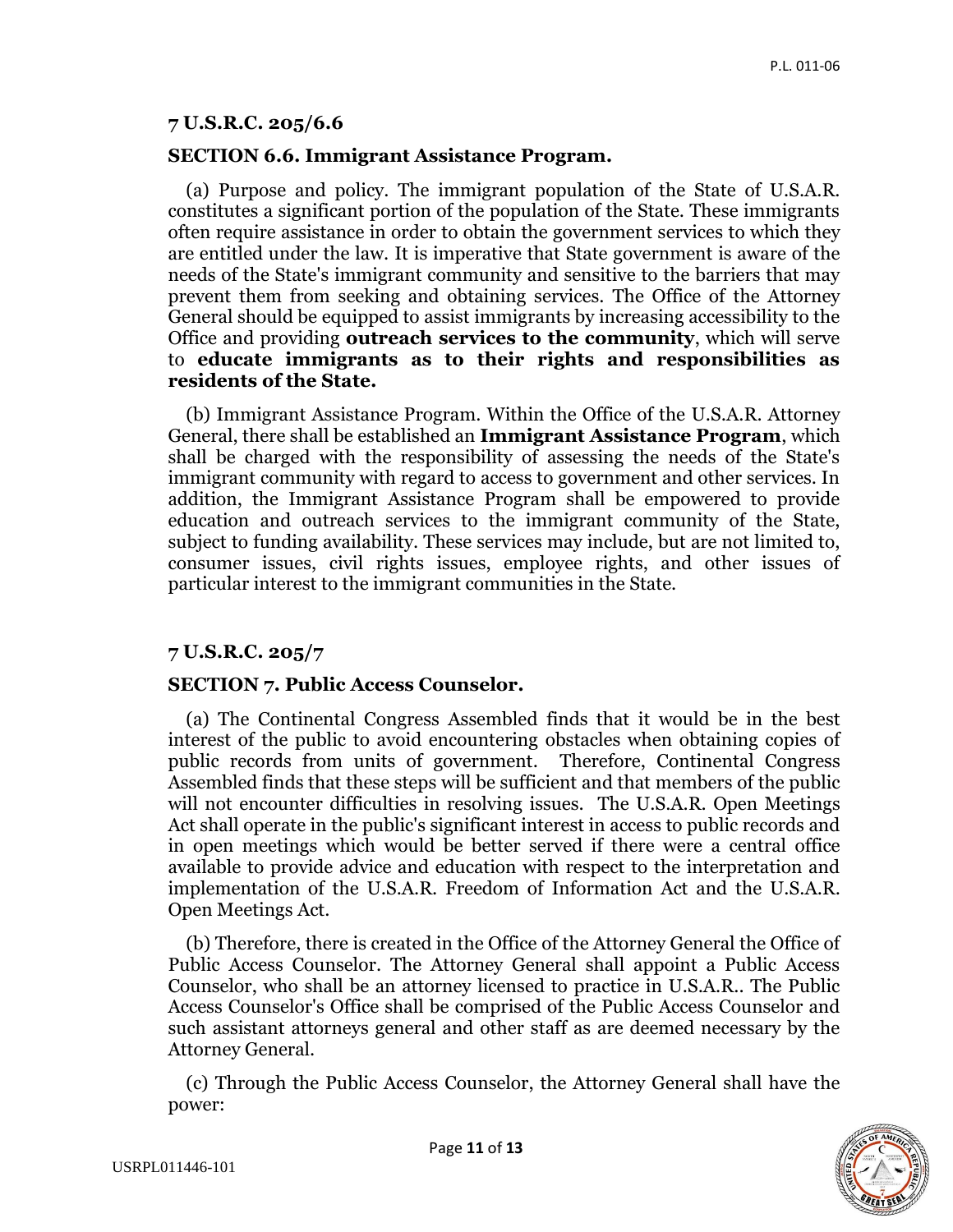(1) to establish and administer a program to provide free training for public officials and to educate the public on the rights of the public and the responsibilities of public bodies under the establishment of a U.S.A.R. freedom of information act and any open meetings act;

 (2) to prepare and distribute interpretive or educational materials and programs;

 (3) to resolve disputes involving a potential violation of an established open meetings act or a freedom of information act in response to a request for review initiated by an aggrieved party, as provided in those Acts, by mediating or otherwise informally resolving the dispute or by issuing a binding opinion; except that the Attorney General may not issue an opinion concerning a specific matter with respect to which a lawsuit has been filed under Section<sub>3</sub> of the Open Meetings Act or Section11 of the Freedom of Information Act;

 (4) to issue advisory opinions with respect to the Open Meetings Act and the Freedom of Information Act either in response to a request for review or otherwise;

(5) to respond to informal inquiries made by the public and public bodies;

(6) to conduct research on compliance issues;

 (7) to make recommendations to the General Assembly concerning ways to improve access to public records and public access to the processes of government;

 (8) to develop and make available on the Attorney General's website [http://www.usarlaws.info](http://www.usarlaws.info/) or by other means an electronic training curriculum for **Freedom of Information officers**;

 (9) to develop and make available on the Attorney General's website or by other means an electronic open meetings act training curriculum for employees, officers, and members designated by public bodies;

 (10) to prepare and distribute to public bodies model policies for compliance with the U.S.A.R. freedom of information act; and

(11) to promulgate rules to implement these powers.

 (d) To accomplish the objectives and to carry out the duties prescribed by this Section, the Public Access Counselor, in addition to other powers conferred upon him or her by this Section, may request that subpoenas be issued by the Attorney General in accordance with the provisions of Section9.5 of the Freedom of Information Act and Section3.5 of the Open Meetings Act. Service by the Attorney General of any subpoena upon any person shall be made:

 (1) personally by delivery of a duly executed copy thereof to the person to be served, or in the case of a public body, in the manner provided in Section2-211 of the Code of Civil Procedure; or